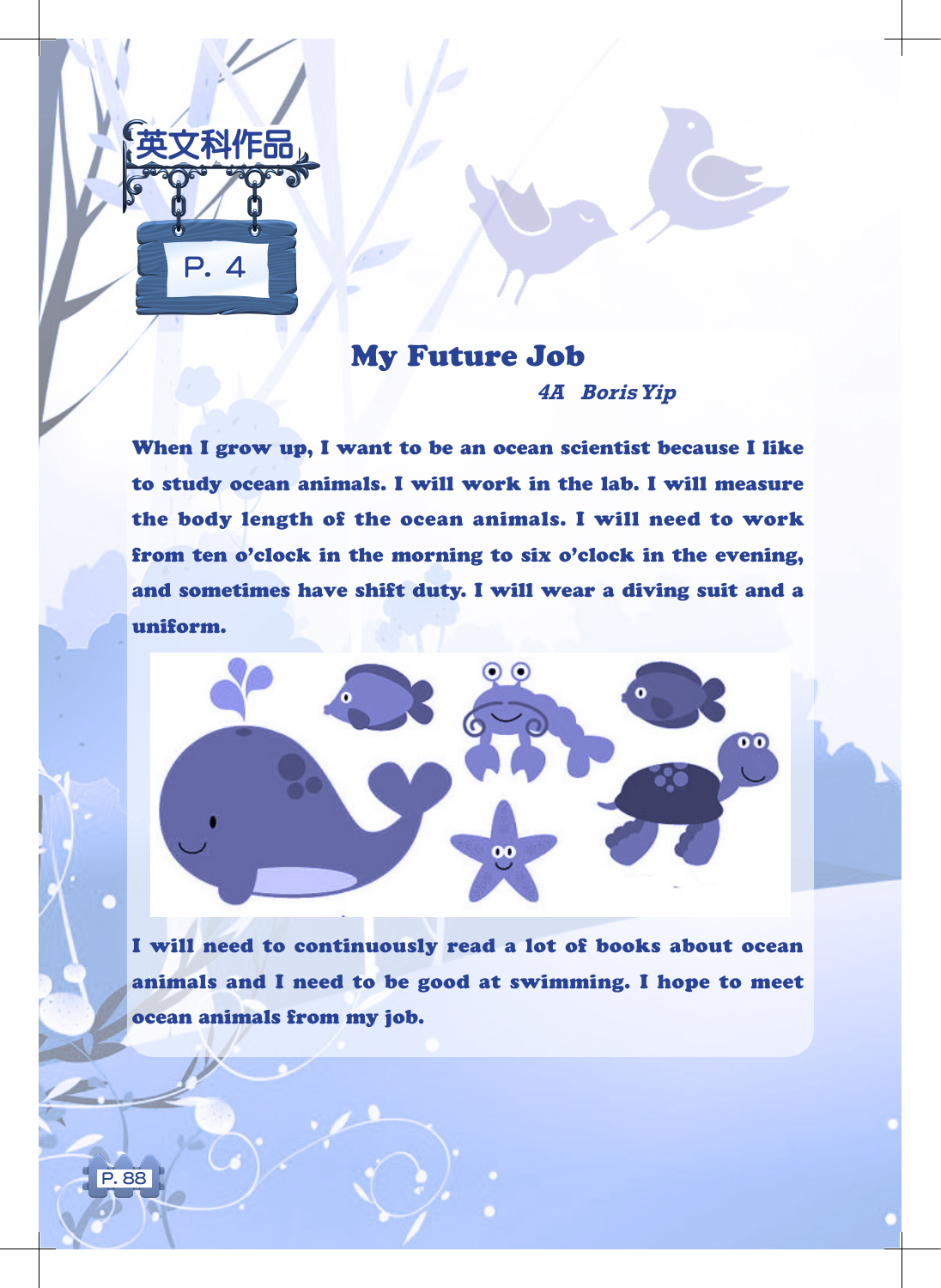

# Which Gadget Do You Think is Better? Why?

**4A Isabella Lam**

P. 4

英文科作品

P. 89

I think iPhones are better than iPads because iPads are very big but iPhones are very small.

However, I think iPads are better than a computer because iPads are portable. Nevertheless, iPhones are the most convenient. Besides, iPhones are cheaper than iPads and the computer is the most expensive among the three.

Therefore, I think iPhones are the best.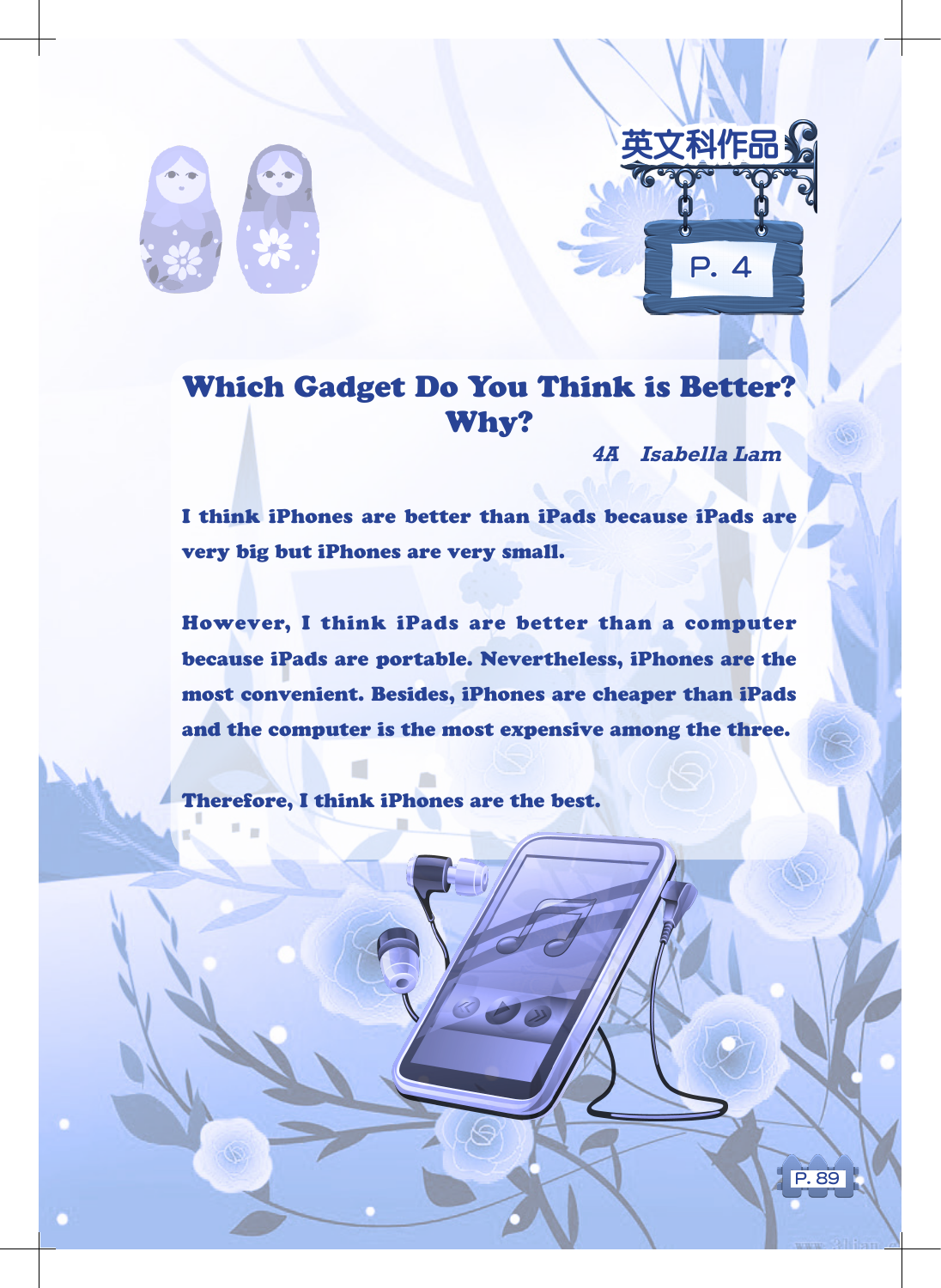

# Which Gadget Do You Think is Better? Why?

**4A Jason Lee**

I think iPads are better than a computer because iPads are lighter than the computer though their screens are as big as the computers'. Besides, iPads are more convenient because they are portable, though larger than iPhones.

However, I think iPhones are the most popular because they have the most functions.

 $\bigotimes$ 

Therefore, I think iPhones are the best.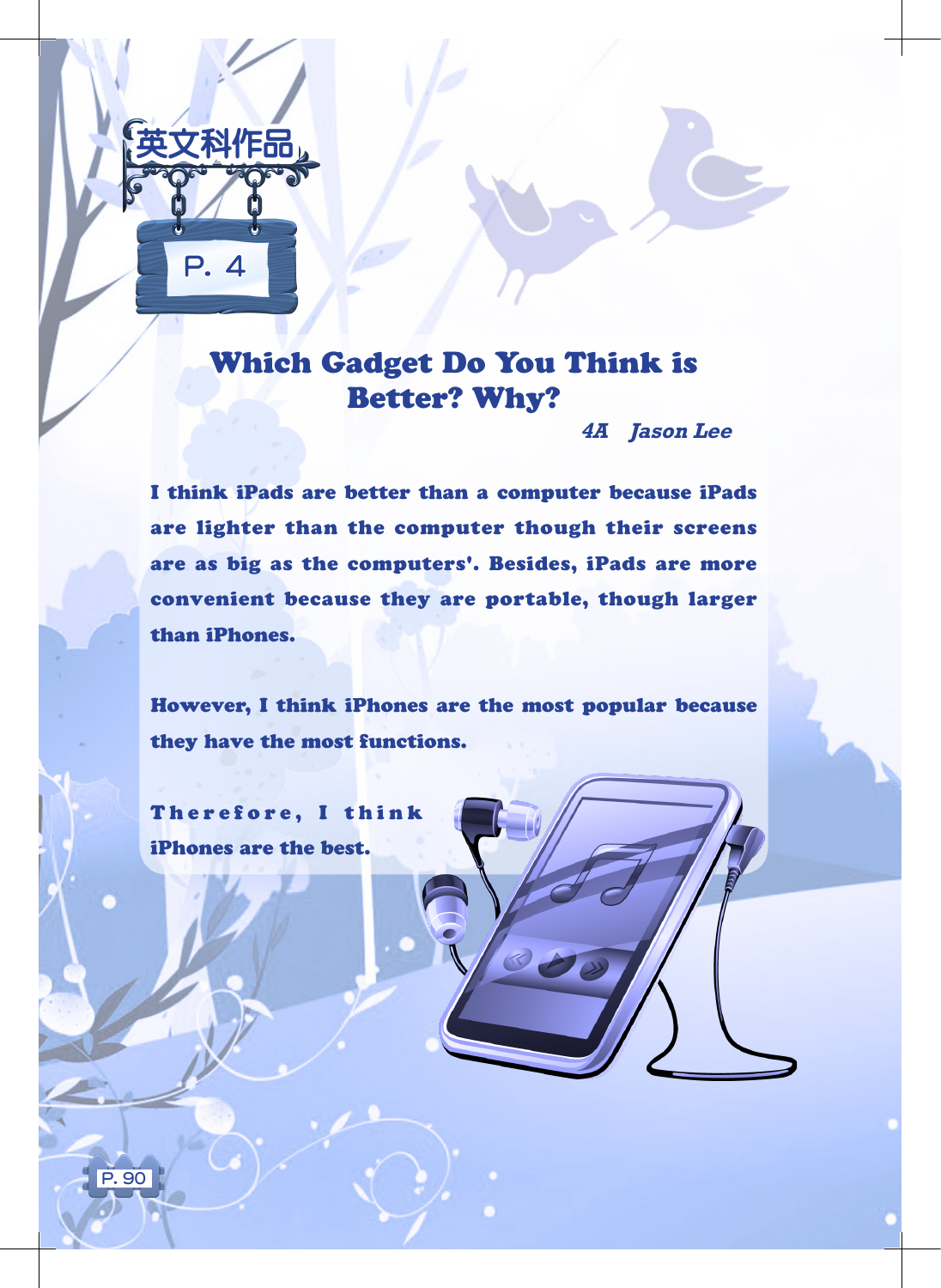



### My Future Job

**4A Lily Chan**

P. 91

When I grow up, I want to be a singer because I like singing songs. I will work in Korea. I will sing songs every day. I hope to learn interesting things from my job.

Sometimes, I will need to work for a long time, but I won't need to have shift duty. Besides, I will need to wear beautiful clothes but I won't need to wear uniforms. I will meet different people too.

If I am a singer, I will earn a lot of money. It will improve my quality of life.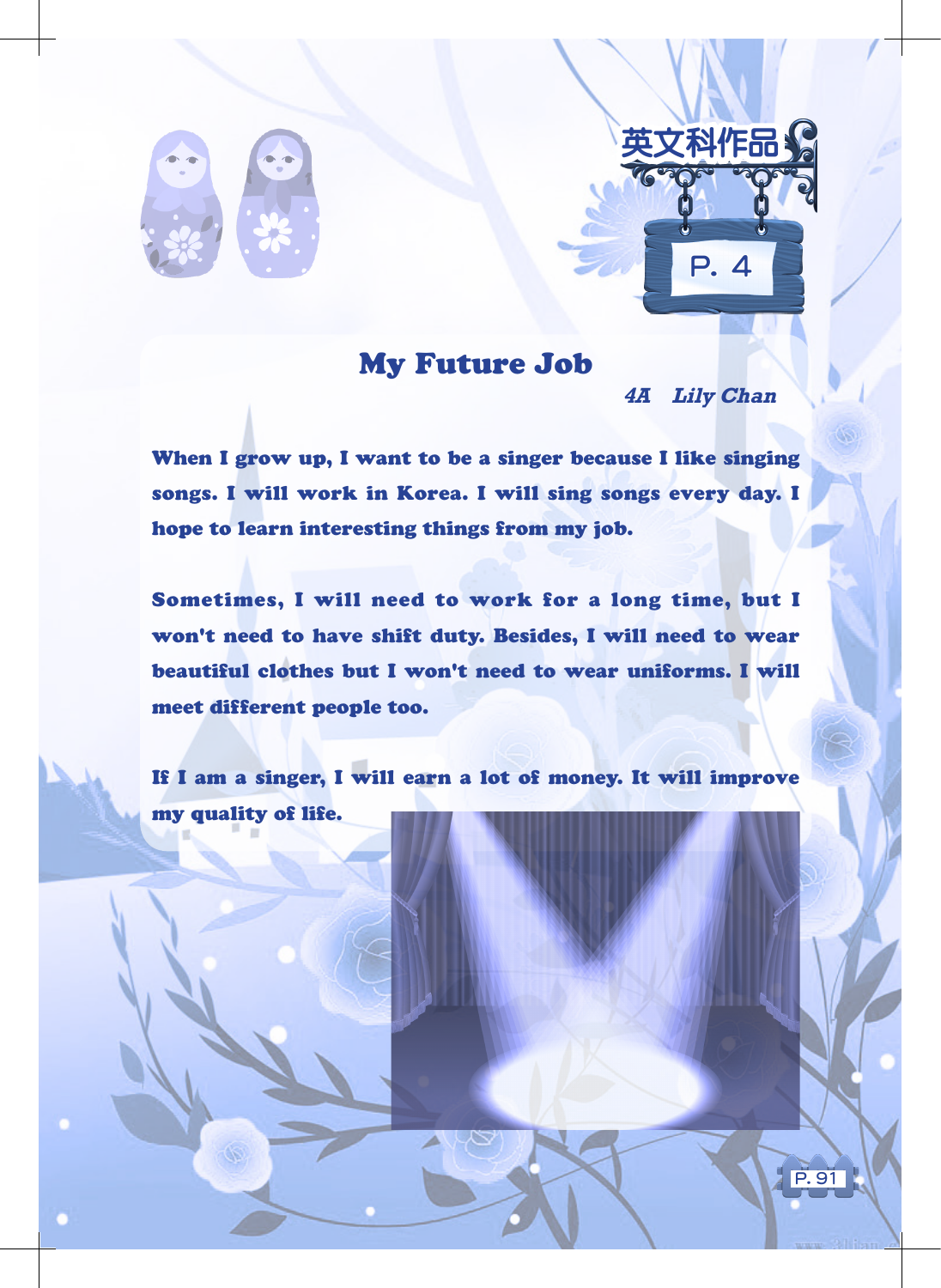

P. 92

# My Future Job

**4A Holly Li**

When I grow up, I want to be an actress because I can act different roles. I will work in a TV station. I will act in movies. There will not be fixed working hours. I need to wear different costumes in different films.

I like to work both outdoors and indoors. I need to take some drama courses, because this will help me to act skillfully. I need to understand and remember my scripts well.

I wish to be awarded 'the best actress' and gain recognition from the public.

Sport Day

of - we will a fe-st - well - Many - the st - we we - the

**4B Jacky Cheung**

Our School Sports Day was held on 20th November in the Wo Che Sports Ground. Many schoolmates and parents took part in the events. We were happy and excited.

Jason joined the 100m race. He is in 4B class. He is the fastest because he always practices running in the park. In the end, he got a gold medal.

Miss Chu gave the prize. He was very happy and excited. It was a good day.